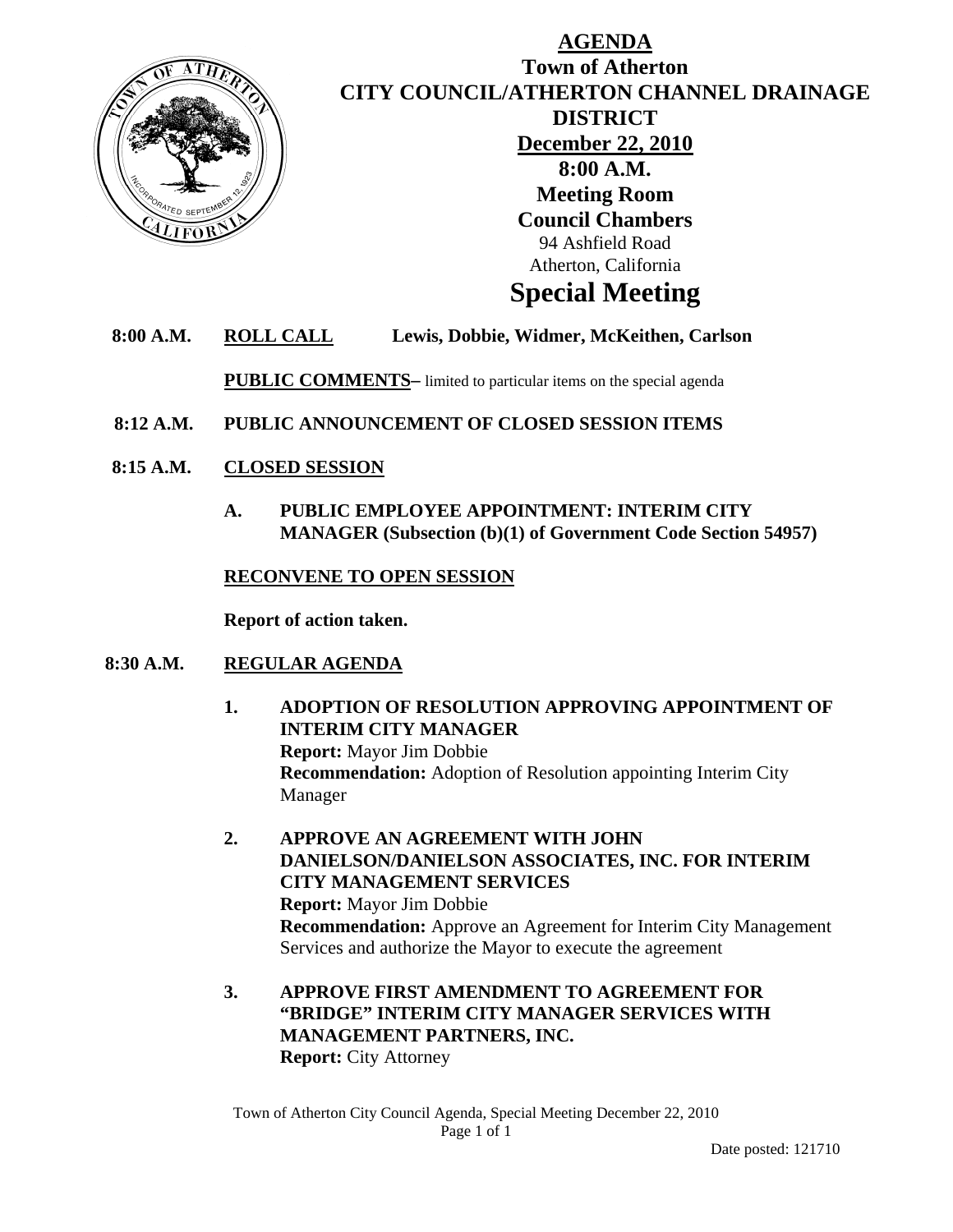**Recommendation:** Approve First Amendment to Agreement for "Bridge" Interim City Manager Services with Management Partners, Inc.

#### **9:00 A.M. ADJOURN**

Pursuant to the Americans with Disabilities Act, if you need special assistance in this meeting, please contact the City Clerk's Office at (650) 752-0500. Notification of 48 hours prior to the meeting will enable the City to make reasonable arrangements to ensure accessibility to this meeting. (29 CRF 35.104 ADA Title II)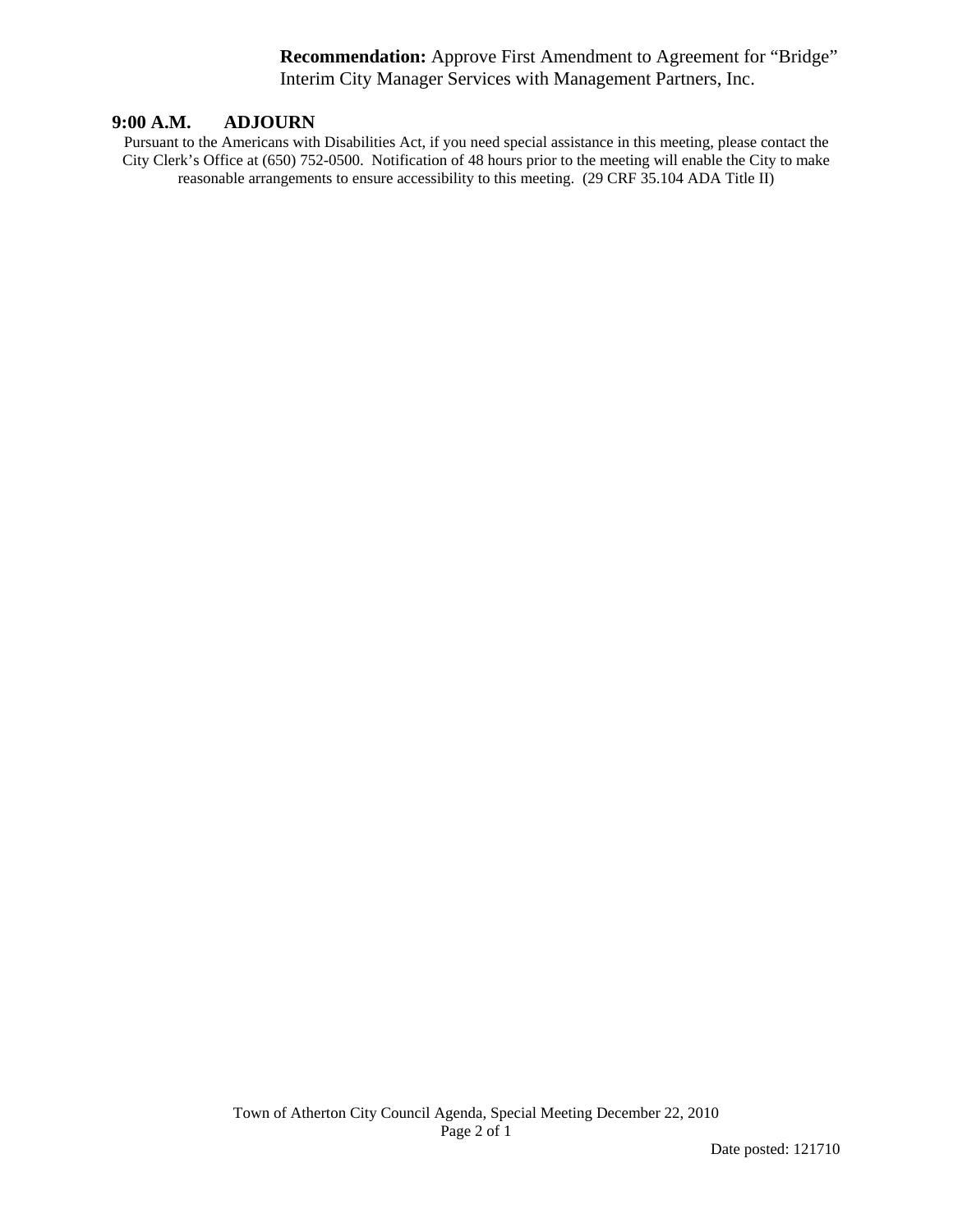

**Item No. 1** 

**Town of Atherton** 

## **CITY COUNCIL STAFF REPORT**

- **TO: HONORABLE MAYOR AND CITY COUNCIL**
- **FROM: THERESA N. DELLASANTA, DEPUTY CITY CLERK**
- **DATE: FOR THE MEETING OF DECEMBER 22, 2010**
- **SUBJECT: ADOPTION OF RESOLUTION APPROVING APPOINTMENT OF INTERIM CITY MANAGER**

## **RECOMMENDATION:**

Adopt Resolution 10-71 approving the Appointment of Interim City Manager

## **DISCUSSION**

City Council adopted Resolution 10-64 on October 20, 2010 approving appointment of Nadine Levin as transitional Interim City Manager while the Town was is in the middle of a recruitment process for an Interim City Manager. The Town continued to receive application for the position until its deadline date of October 29, 2010. City Council reviewed 52 applications and narrowed it down to 5 applicants, all of whom had previous City Manager experience.

At its December 15, 2010 regular meeting City Council approved appointment of John H. Danielson contingent upon succesuful negotiations of contract terms between Mr. Danielson and the ad-hoc committee consisting of Mayor Jim Dobbie and Council Member Kathy McKeithen.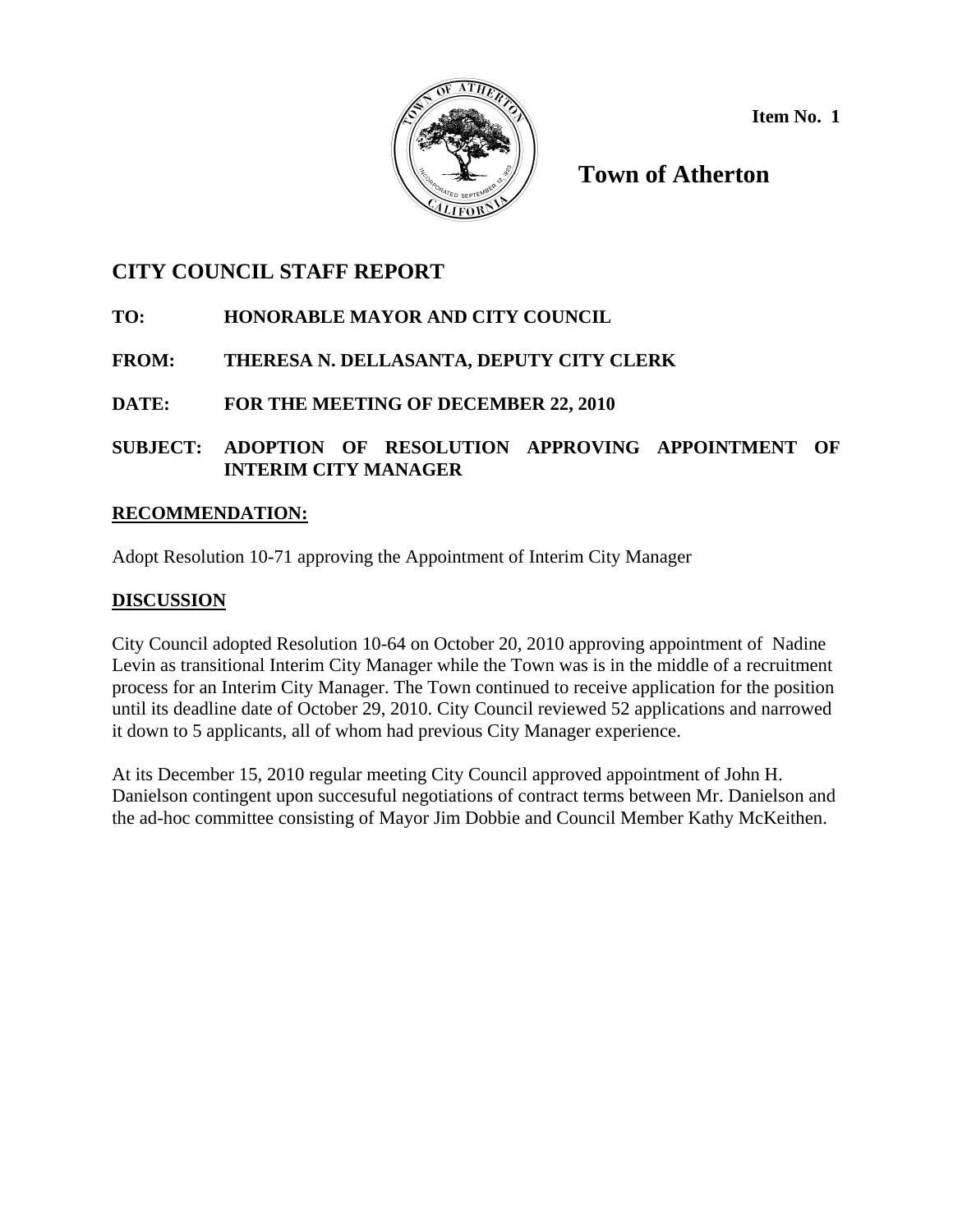#### **RESOLUTION NO. 10-71**

### **A RESOLUTION OF THE CITY COUNCIL OF THE TOWN OF ATHERTON APPOINTING TRANSITIONAL INTERIM CITY MANAGER AND APPROVING AGREEMENT FOR SERVICES**

**WHEREAS,** the Town's Transitional Interim City Manager Nadine Levin has completed her assignment for the Town and will be leaving on Sunday, January 2, 2010 at 11:59 p.m..; and

**WHEREAS,** the City Council conducted a recruitment process for an Interim City Manager, to hold that office while the Town conducts a more extended search for an individual to be regularly appointed to the position of City Manager; and

### **NOW, THEREFORE, THE CITY COUNCIL OF THE TOWN OF ATHERTON RESOLVES AS FOLLOWS:**

**Section 1.** The attached Agreement between the Town of Atherton and Danielson Associates, Inc. is hereby approved and the Mayor is authorized and directed to execute it.

**Section 2.** John H. Danielson is appointed to serve as Interim City Manager of the Town of Atherton, effective Monday, January 3, 2010 at 12:00 a.m.

*I hereby certify that the foregoing Resolution was duly and regularly passed and adopted by the City Council of the Town of Atherton at a regular meeting thereof held on the 22nd day of December 2010, by the following vote* 

 $\overline{\phantom{a}}$  , and the contract of the contract of the contract of the contract of the contract of the contract of the contract of the contract of the contract of the contract of the contract of the contract of the contrac

| AYES:           | Council Members: |
|-----------------|------------------|
| <i>NOES:</i>    | Council Members: |
| <i>ABSENT:</i>  | Council Members: |
| <b>ABSTAIN:</b> | Council Members: |

 Jim Dobbie, MAYOR Town of Atherton

ATTEST:

Theresa DellaSanta, Deputy City Clerk

\_\_\_\_\_\_\_\_\_\_\_\_\_\_\_\_\_\_\_\_\_\_\_\_\_\_\_\_

APPROVED AS TO FORM:

Wynne Furth, City Attorney

\_\_\_\_\_\_\_\_\_\_\_\_\_\_\_\_\_\_\_\_\_\_\_\_\_\_\_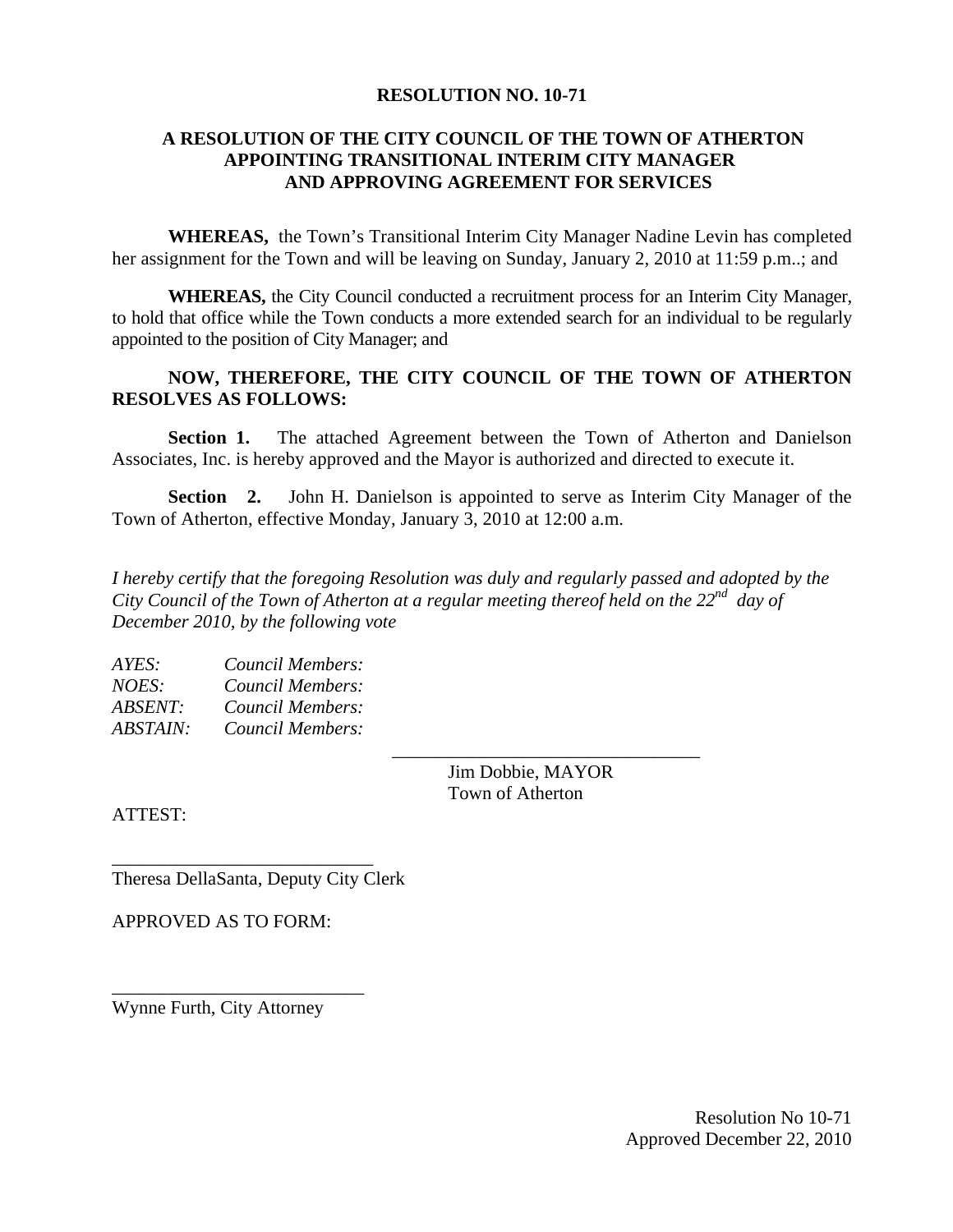

**Item No. 3** 

**Town of Atherton** 

## **CITY COUNCIL STAFF REPORT**

- **TO: HONORABLE MAYOR AND CITY COUNCIL**
- **FROM: THERESA N. DELLASANTA, DEPUTY CITY CLERK**
- **DATE: FOR THE MEETING OF DECEMBER 22, 2010**
- **SUBJECT: APPROVE FIRST AMENDMENT TO AGREEMENT FOR "BRIDGE" INTERIM CITY MANAGER SERVICES WITH MANAGEMENT PARTNERS, INC.**

## **RECOMMENDATION:**

Approve First Amendment to Agreement for "Bridge" Interim City Manager Services with Management Partners, Inc.

## **DISCUSSION**

City Council adopted Resolution 10-64 on October 20, 2010 approving appointment of Nadine Levin as transitional Interim City Manager while the Town was is in the middle of a recruitment process for an Interim City Manager.

The Agreement with Management Partners, Inc. contains a termination date of sixty-five days from the date of execution. The current agreement will expire on Saturday, December 25, 2010. In order for Town business to remain stable and to provide some overlap with the transition between the "bridge" interim City Manager and the "regular" Interim City Manager staff recommends amending the agreement with Management Partners to extend the expiration date.

The Agreement shall run through January 31, 2011, unless extended by the City Council or earlier terminated as set forth elsewhere in the Agreement. Provided, Interim City Manager Services shall terminate at midnight on January 2, 2011.

Any additional services requested in writing by the Interim City Manager between January 3, 2011 and January 31, 2011 shall be billed at an hourly rate. The cost of such services shall not exceed Five Thousand Dollars (\$5,000).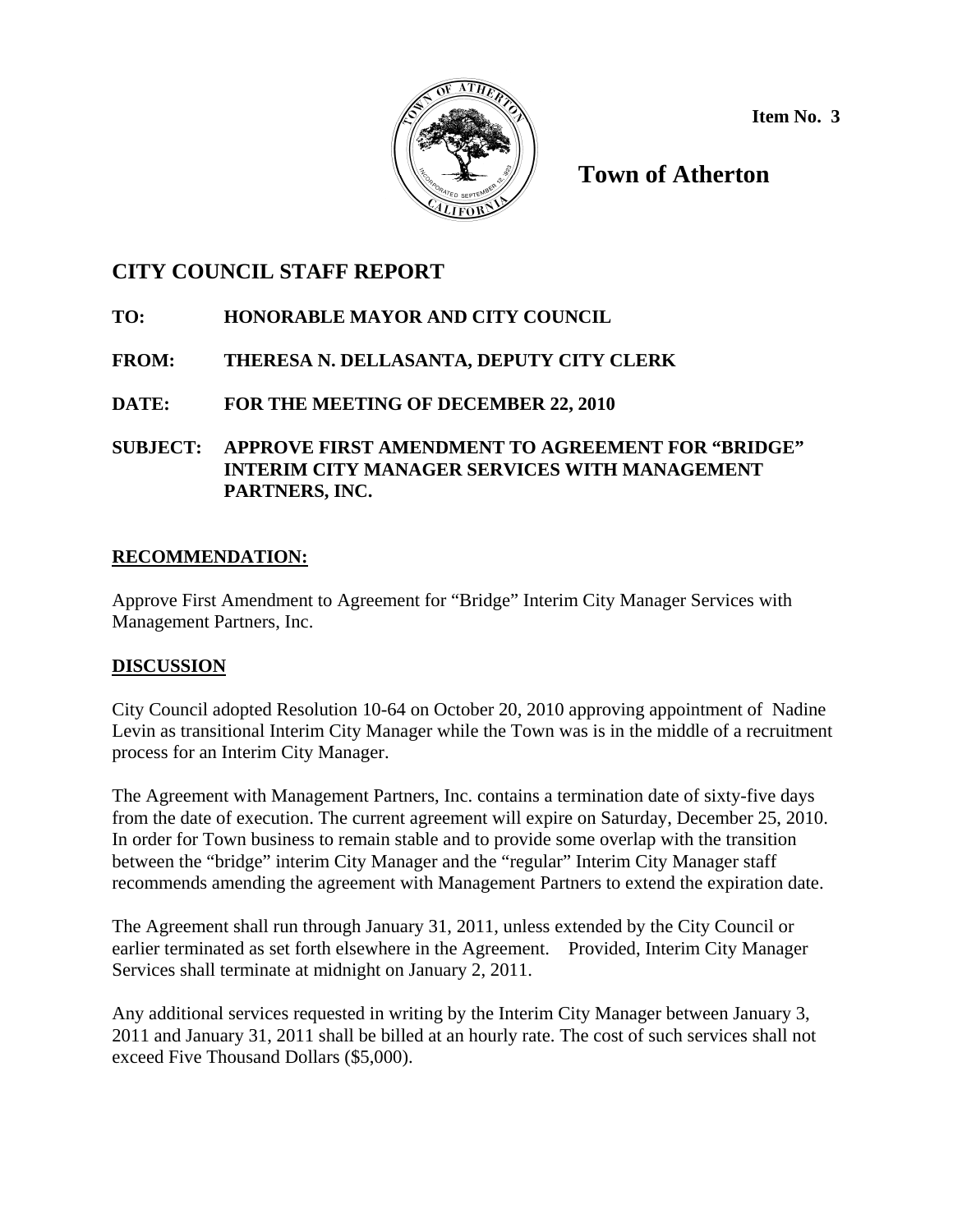### **FIRST AMENDMENT TO THE PROFESSIONAL SERVICES AGREEMENT BY AND BETWEEN THE TOWN OF ATHERTON AND MANAGEMENT PARTNERS, INC.**

This First Amendment to the Professional Services Agreement by and between the Town of Atherton ("Town") and Management Partners, Inc. ("Consultant") for Transitional Interim City Management Services ("First Amendment") is entered into as of the  $\_\_\_$  day of December, 2010, ("Effective Date"), by and between Town and Consultant.

### **RECITALS**

- A. Town and Consultant are parties to that certain Professional Services Agreement for Transitional Interim City Management Services dated October 20, 2010 ("Agreement").
- B. Town is retaining the services of an Interim City Manager commencing January 3, 2011. Town wishes to continue the services of Management Partners, Inc. and Nadine Levin as Transitional Interim City Manager through January 2, 2011.
- C. Town wishes to have the services of Management Partners, Inc. and Nadine Levin available to the Interim City Manager on an hourly consulting basis through January 31, 2011.
- D . Town and Consultant now desire to enter into this First Amendment to provide for the additional services as described below.

### **AGREEMENT**

NOW, THEREFORE, in consideration of the foregoing Recitals and for other good and valuable consideration, the receipt and adequacy of which are hereby acknowledged, the parties hereby amend the Agreement as follows:

- 1. Time for Performance. The Agreement shall run through January 31, 2011, unless extended by the City Council or earlier terminated as set forth elsewhere in the Agreement. Provided, Interim City Manager Services shall terminate at midnight on January 2, 2011.
- 2. Payment. Consultant will be paid as set forth in the Agreement for services rendered through January 2, 2011. Any additional services requested in writing by the Interim City Manager between January 3, 2011 and January 31, 2011 shall be billed at an hourly rate of One Hundred sixteen Dollars (\$116.00). The cost of such services shall not exceed Five Thousand Dollars (\$5,000).
- 3. Agreement in Effect. The parties acknowledge and agree that the Agreement, except as specifically amended by this First Amendment, remains unmodified and in full force and effect in accordance with its terms.
- 4. Counterpart Signatures. This First Amendment may be signed in multiple counterparts which, when signed by all parties, shall constitute a binding agreement.

IN WITNESS THEREOF, the parties have executed this First Amendment as of the Effective Date.